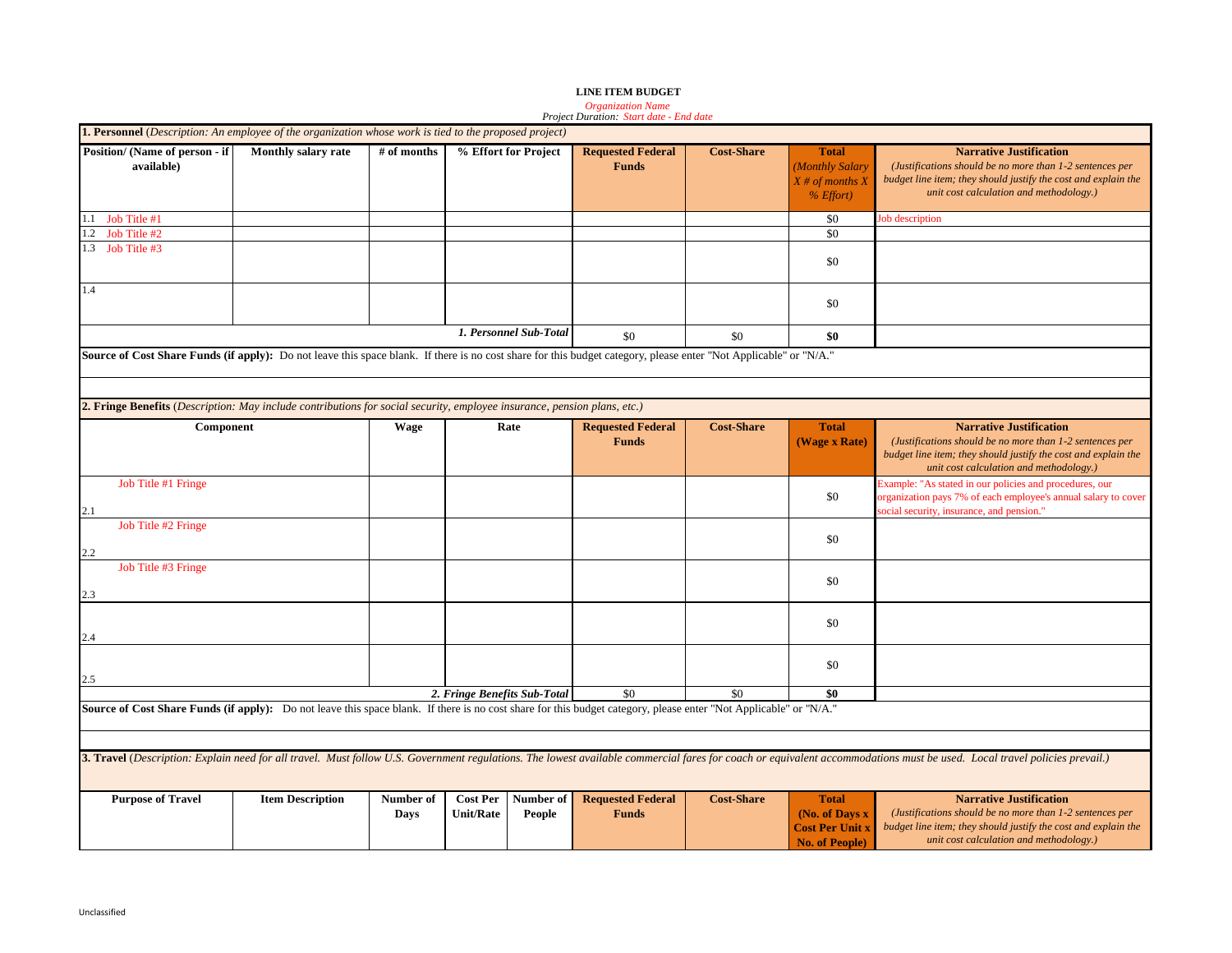| Project Duration: Start date - End date                                                                                                                           |                             |  |  |                     |       |     |       |  |  |
|-------------------------------------------------------------------------------------------------------------------------------------------------------------------|-----------------------------|--|--|---------------------|-------|-----|-------|--|--|
| 3.1                                                                                                                                                               |                             |  |  |                     |       |     | \$0   |  |  |
| 3.2                                                                                                                                                               |                             |  |  |                     |       |     | \$0   |  |  |
| 3.3                                                                                                                                                               |                             |  |  |                     |       |     | \$0   |  |  |
| 3.4                                                                                                                                                               |                             |  |  |                     |       |     | \$0   |  |  |
| 3.5                                                                                                                                                               |                             |  |  |                     |       |     | $\$0$ |  |  |
| 3.6                                                                                                                                                               |                             |  |  |                     |       |     | \$0   |  |  |
| 3.7                                                                                                                                                               |                             |  |  |                     |       |     | \$0   |  |  |
| 3.8                                                                                                                                                               |                             |  |  |                     |       |     | \$0   |  |  |
| 3.9                                                                                                                                                               |                             |  |  |                     |       |     | \$0   |  |  |
| 3.10                                                                                                                                                              |                             |  |  |                     |       |     | \$0   |  |  |
|                                                                                                                                                                   |                             |  |  | 3. Travel Sub-Total | $\$0$ | \$0 | \$0   |  |  |
| Source of Cost Share Funds (if apply): Do not leave this space blank. If there is no cost share for this budget category, please enter "Not Applicable" or "N/A." |                             |  |  |                     |       |     |       |  |  |
|                                                                                                                                                                   |                             |  |  |                     |       |     |       |  |  |
|                                                                                                                                                                   | 4. Equipment: Not Allowable |  |  |                     |       |     |       |  |  |

*Organization Name Project Duration: Start date - End date*

**5. Supplies** (*Description: Materials costing less than \$5,000 per unit and often having one-time use.)*

| <b>Item Description</b> | <b>Unit of Measure</b> | <b>Cost Per Unit</b> | <b>Number of Units</b> | <b>Requested Federal</b> | <b>Cost-Share</b> | <b>Total</b>         | Narrative Justification                                        |
|-------------------------|------------------------|----------------------|------------------------|--------------------------|-------------------|----------------------|----------------------------------------------------------------|
|                         |                        |                      |                        | <b>Funds</b>             |                   | <b>Cost Per Unit</b> | (Justifications should be no more than 1-2 sentences per       |
|                         |                        |                      |                        |                          |                   | x No. of Units)      | budget line item; they should justify the cost and explain the |
|                         |                        |                      |                        |                          |                   |                      | unit cost calculation and methodology.)                        |
|                         |                        |                      |                        |                          |                   | \$0                  |                                                                |
|                         |                        |                      |                        |                          |                   |                      |                                                                |
|                         |                        |                      |                        |                          |                   |                      |                                                                |
|                         |                        |                      |                        |                          |                   | \$0                  |                                                                |
|                         |                        |                      |                        |                          |                   |                      |                                                                |
| 5.2                     |                        |                      |                        |                          |                   |                      |                                                                |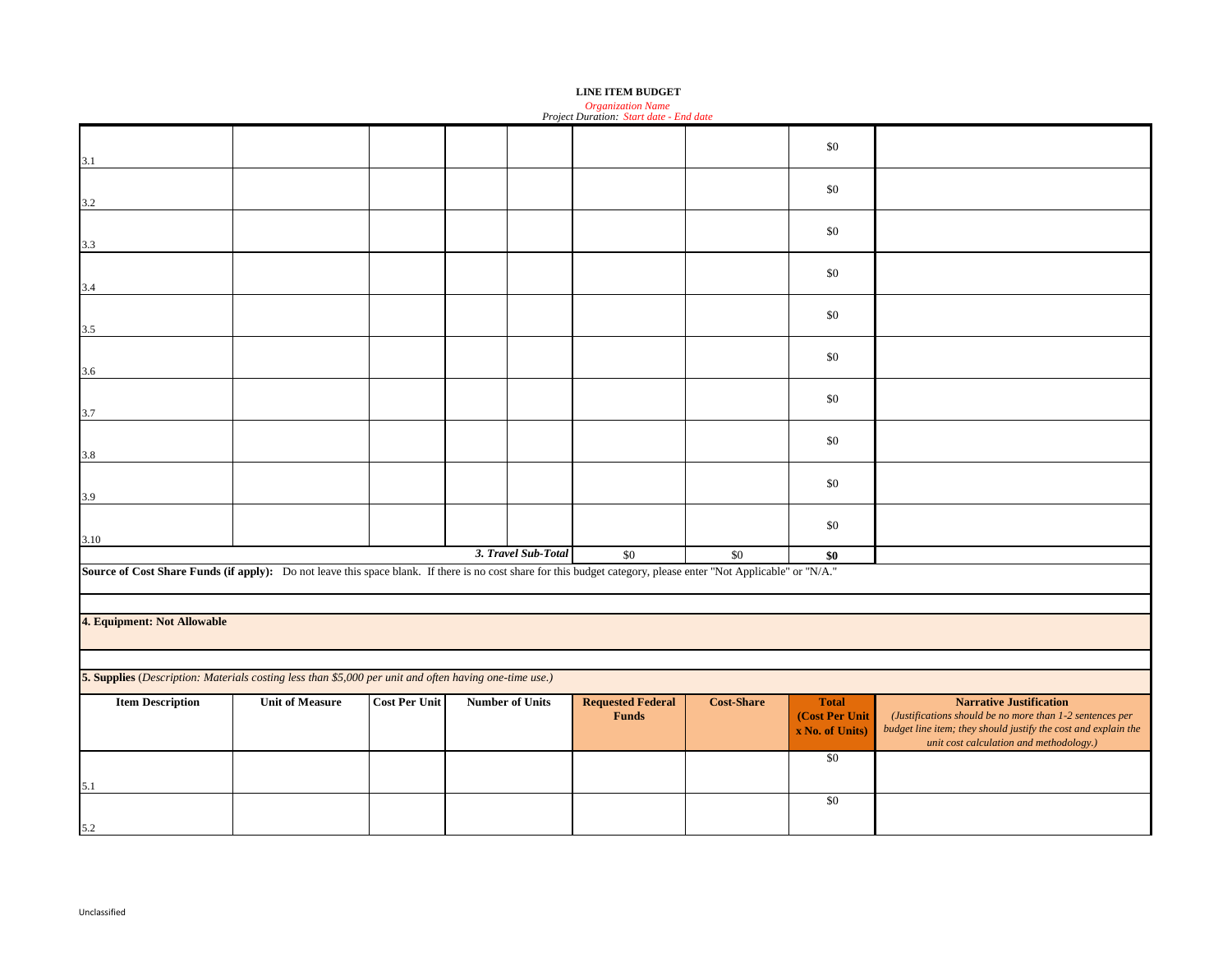|  | <b>LINE ITEM BUDGET</b> |  |
|--|-------------------------|--|
|  |                         |  |

*Organization Name Project Duration: Start date - End date*

|                                                                                                                                                                   |                                                                                                     |                  |                          |                                          |                   | \$0                                               |                                                                                                                                                                                                                                |  |  |
|-------------------------------------------------------------------------------------------------------------------------------------------------------------------|-----------------------------------------------------------------------------------------------------|------------------|--------------------------|------------------------------------------|-------------------|---------------------------------------------------|--------------------------------------------------------------------------------------------------------------------------------------------------------------------------------------------------------------------------------|--|--|
| 5.3                                                                                                                                                               |                                                                                                     |                  |                          |                                          |                   |                                                   |                                                                                                                                                                                                                                |  |  |
|                                                                                                                                                                   |                                                                                                     |                  |                          |                                          |                   | \$0                                               |                                                                                                                                                                                                                                |  |  |
| 5.4                                                                                                                                                               |                                                                                                     |                  |                          |                                          |                   |                                                   |                                                                                                                                                                                                                                |  |  |
|                                                                                                                                                                   |                                                                                                     |                  |                          |                                          |                   | \$0                                               |                                                                                                                                                                                                                                |  |  |
| 5.5                                                                                                                                                               |                                                                                                     |                  |                          |                                          |                   |                                                   |                                                                                                                                                                                                                                |  |  |
|                                                                                                                                                                   |                                                                                                     |                  | 5. Supplies Sub-Total    | \$0                                      | \$0               | \$0                                               |                                                                                                                                                                                                                                |  |  |
| Source of Cost Share Funds (if apply): Do not leave this space blank. If there is no cost share for this budget category, please enter "Not Applicable" or "N/A." |                                                                                                     |                  |                          |                                          |                   |                                                   |                                                                                                                                                                                                                                |  |  |
|                                                                                                                                                                   |                                                                                                     |                  |                          |                                          |                   |                                                   |                                                                                                                                                                                                                                |  |  |
| the budget. If there is more than one contractor, each must be budgeted separately and must have an attached itemization.)                                        |                                                                                                     |                  |                          |                                          |                   |                                                   | 6. Contractual (Description: The costs of project activities to be undertaken by a third-party contractor should be included in this category as a single line item charge. A complete itemization of the cost should be attac |  |  |
|                                                                                                                                                                   |                                                                                                     |                  |                          |                                          |                   |                                                   |                                                                                                                                                                                                                                |  |  |
| <b>Name/Item Description</b>                                                                                                                                      | <b>Unit of Measure</b>                                                                              | <b>Unit Cost</b> | <b>Number of Units</b>   | <b>Requested Federal</b><br><b>Funds</b> | <b>Cost-Share</b> | <b>Total</b><br>(Cost Per Unit<br>x No. of Units) | <b>Narrative Justification</b><br>(Justifications should be no more than 1-2 sentences per<br>budget line item; they should justify the cost and explain the<br>unit cost calculation and methodology.)                        |  |  |
|                                                                                                                                                                   |                                                                                                     |                  |                          |                                          |                   | \$0                                               |                                                                                                                                                                                                                                |  |  |
| 6.1                                                                                                                                                               |                                                                                                     |                  |                          |                                          |                   |                                                   |                                                                                                                                                                                                                                |  |  |
|                                                                                                                                                                   |                                                                                                     |                  |                          |                                          |                   | \$0                                               |                                                                                                                                                                                                                                |  |  |
| 6.2                                                                                                                                                               |                                                                                                     |                  |                          |                                          |                   |                                                   |                                                                                                                                                                                                                                |  |  |
| 6.3                                                                                                                                                               |                                                                                                     |                  |                          |                                          |                   | \$0                                               |                                                                                                                                                                                                                                |  |  |
|                                                                                                                                                                   |                                                                                                     |                  |                          |                                          |                   |                                                   |                                                                                                                                                                                                                                |  |  |
| 6.4                                                                                                                                                               |                                                                                                     |                  |                          |                                          |                   | \$0                                               |                                                                                                                                                                                                                                |  |  |
|                                                                                                                                                                   |                                                                                                     |                  |                          |                                          |                   |                                                   |                                                                                                                                                                                                                                |  |  |
| 6.5                                                                                                                                                               |                                                                                                     |                  |                          |                                          |                   | \$0                                               |                                                                                                                                                                                                                                |  |  |
|                                                                                                                                                                   |                                                                                                     |                  |                          |                                          |                   | \$0                                               |                                                                                                                                                                                                                                |  |  |
| 6.6                                                                                                                                                               |                                                                                                     |                  |                          |                                          |                   |                                                   |                                                                                                                                                                                                                                |  |  |
|                                                                                                                                                                   |                                                                                                     |                  |                          |                                          |                   | \$0                                               |                                                                                                                                                                                                                                |  |  |
| 6.7                                                                                                                                                               |                                                                                                     |                  |                          |                                          |                   |                                                   |                                                                                                                                                                                                                                |  |  |
| Source of Cost Share Funds (if apply): Do not leave this space blank. If there is no cost share for this budget category, please enter "Not Applicable" or "N/A." |                                                                                                     |                  | 6. Contractual Sub-Total | \$0                                      | \$0               | \$0                                               |                                                                                                                                                                                                                                |  |  |
|                                                                                                                                                                   |                                                                                                     |                  |                          |                                          |                   |                                                   |                                                                                                                                                                                                                                |  |  |
|                                                                                                                                                                   |                                                                                                     |                  |                          |                                          |                   |                                                   |                                                                                                                                                                                                                                |  |  |
| 7. Construction: Not Allowable                                                                                                                                    |                                                                                                     |                  |                          |                                          |                   |                                                   |                                                                                                                                                                                                                                |  |  |
|                                                                                                                                                                   |                                                                                                     |                  |                          |                                          |                   |                                                   |                                                                                                                                                                                                                                |  |  |
|                                                                                                                                                                   | 8. Other Direct Costs (Description: Expenses not covered in any of the previous budget categories.) |                  |                          |                                          |                   |                                                   |                                                                                                                                                                                                                                |  |  |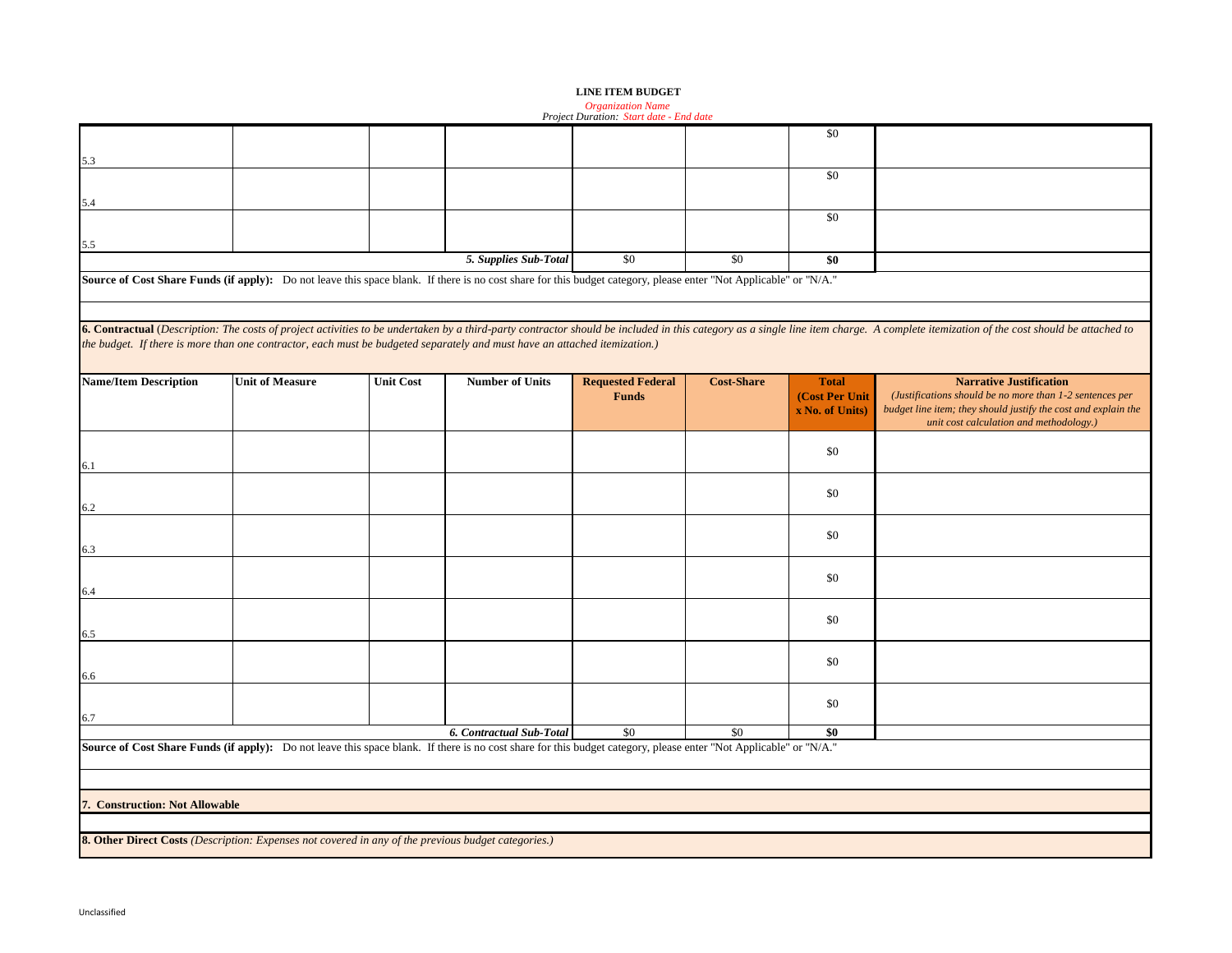## *Organization Name Project Duration: Start date - End date*

| <b>Item Description</b>                                                                                                                                                         | <b>Unit of Measure</b>                  | <b>Cost Per Unit</b> | <b>Number of Units</b>          | <b>Requested Federal</b>                 | <b>Cost-Share</b> | <b>Total</b>     | <b>Narrative Justification</b>                                                                            |  |  |
|---------------------------------------------------------------------------------------------------------------------------------------------------------------------------------|-----------------------------------------|----------------------|---------------------------------|------------------------------------------|-------------------|------------------|-----------------------------------------------------------------------------------------------------------|--|--|
|                                                                                                                                                                                 |                                         |                      |                                 | <b>Funds</b>                             |                   | (Cost Per Unit x | (Justifications should be no more than 1-2 sentences per                                                  |  |  |
|                                                                                                                                                                                 |                                         |                      |                                 |                                          |                   | No. of Units)    | budget line item; they should justify the cost and explain the<br>unit cost calculation and methodology.) |  |  |
|                                                                                                                                                                                 |                                         |                      |                                 |                                          |                   |                  |                                                                                                           |  |  |
|                                                                                                                                                                                 |                                         |                      |                                 |                                          |                   | \$0              |                                                                                                           |  |  |
| 8.1                                                                                                                                                                             |                                         |                      |                                 |                                          |                   |                  |                                                                                                           |  |  |
|                                                                                                                                                                                 |                                         |                      |                                 |                                          |                   | \$0              |                                                                                                           |  |  |
| 8.2                                                                                                                                                                             |                                         |                      |                                 |                                          |                   |                  |                                                                                                           |  |  |
|                                                                                                                                                                                 |                                         |                      |                                 |                                          |                   |                  |                                                                                                           |  |  |
| 8.3                                                                                                                                                                             |                                         |                      |                                 |                                          |                   | \$0              |                                                                                                           |  |  |
|                                                                                                                                                                                 |                                         |                      |                                 |                                          |                   |                  |                                                                                                           |  |  |
|                                                                                                                                                                                 |                                         |                      |                                 |                                          |                   | \$0              |                                                                                                           |  |  |
| 8.4                                                                                                                                                                             |                                         |                      |                                 |                                          |                   |                  |                                                                                                           |  |  |
|                                                                                                                                                                                 |                                         |                      |                                 |                                          |                   | \$0              |                                                                                                           |  |  |
| 8.5                                                                                                                                                                             |                                         |                      |                                 |                                          |                   |                  |                                                                                                           |  |  |
|                                                                                                                                                                                 |                                         |                      |                                 |                                          |                   |                  |                                                                                                           |  |  |
| 8.6                                                                                                                                                                             |                                         |                      |                                 |                                          |                   | \$0              |                                                                                                           |  |  |
|                                                                                                                                                                                 |                                         |                      |                                 |                                          |                   |                  |                                                                                                           |  |  |
|                                                                                                                                                                                 |                                         |                      |                                 |                                          |                   | \$0              |                                                                                                           |  |  |
| 8.7                                                                                                                                                                             |                                         |                      |                                 |                                          |                   |                  |                                                                                                           |  |  |
|                                                                                                                                                                                 |                                         |                      |                                 |                                          |                   | \$0              |                                                                                                           |  |  |
| 8.8                                                                                                                                                                             |                                         |                      |                                 |                                          |                   |                  |                                                                                                           |  |  |
|                                                                                                                                                                                 |                                         |                      |                                 |                                          |                   |                  |                                                                                                           |  |  |
| 8.9                                                                                                                                                                             |                                         |                      |                                 |                                          |                   | \$0              |                                                                                                           |  |  |
|                                                                                                                                                                                 |                                         |                      | 8. Other Direct Costs Sub-Total | \$0                                      | \$0               | \$0              |                                                                                                           |  |  |
| Source of Cost Share Funds (if apply): Do not leave this space blank. If there is no cost share for this budget category, please enter "Not Applicable" or "N/A."               |                                         |                      |                                 |                                          |                   |                  |                                                                                                           |  |  |
|                                                                                                                                                                                 |                                         |                      |                                 |                                          |                   |                  |                                                                                                           |  |  |
|                                                                                                                                                                                 |                                         |                      |                                 |                                          |                   |                  |                                                                                                           |  |  |
| 9. Total Direct Costs                                                                                                                                                           |                                         |                      |                                 |                                          |                   |                  |                                                                                                           |  |  |
|                                                                                                                                                                                 | Sum of Sub-total Costs from #1-#8 above |                      |                                 | <b>Requested Federal</b><br><b>Funds</b> | <b>Cost-Share</b> |                  | <b>Total</b>                                                                                              |  |  |
|                                                                                                                                                                                 |                                         |                      |                                 |                                          |                   |                  |                                                                                                           |  |  |
|                                                                                                                                                                                 |                                         |                      |                                 | \$0                                      | \$0               |                  | \$0                                                                                                       |  |  |
|                                                                                                                                                                                 |                                         |                      |                                 |                                          |                   |                  |                                                                                                           |  |  |
| <b>10. Total Indirect Costs</b>                                                                                                                                                 |                                         |                      |                                 |                                          |                   |                  |                                                                                                           |  |  |
| Overhead costs allocable to the project such as rent, utilities, etc. are generally pro-rated and included in the                                                               |                                         |                      |                                 | <b>Requested Federal</b>                 | <b>Cost-Share</b> |                  | <b>Total</b>                                                                                              |  |  |
| Other Direct Costs category. NICRA or other negotiated indirect cost rates are optional and often replace<br>the Other Direct Cost option (2 CFR 200.414 Indirect (F&A) costs). |                                         |                      |                                 | <b>Funds</b>                             |                   |                  |                                                                                                           |  |  |
|                                                                                                                                                                                 |                                         |                      |                                 |                                          |                   |                  |                                                                                                           |  |  |
|                                                                                                                                                                                 |                                         |                      |                                 | \$0                                      | \$0               |                  | \$0                                                                                                       |  |  |
| 11. Total Costs                                                                                                                                                                 |                                         |                      |                                 |                                          |                   |                  |                                                                                                           |  |  |
|                                                                                                                                                                                 |                                         |                      |                                 |                                          |                   |                  |                                                                                                           |  |  |